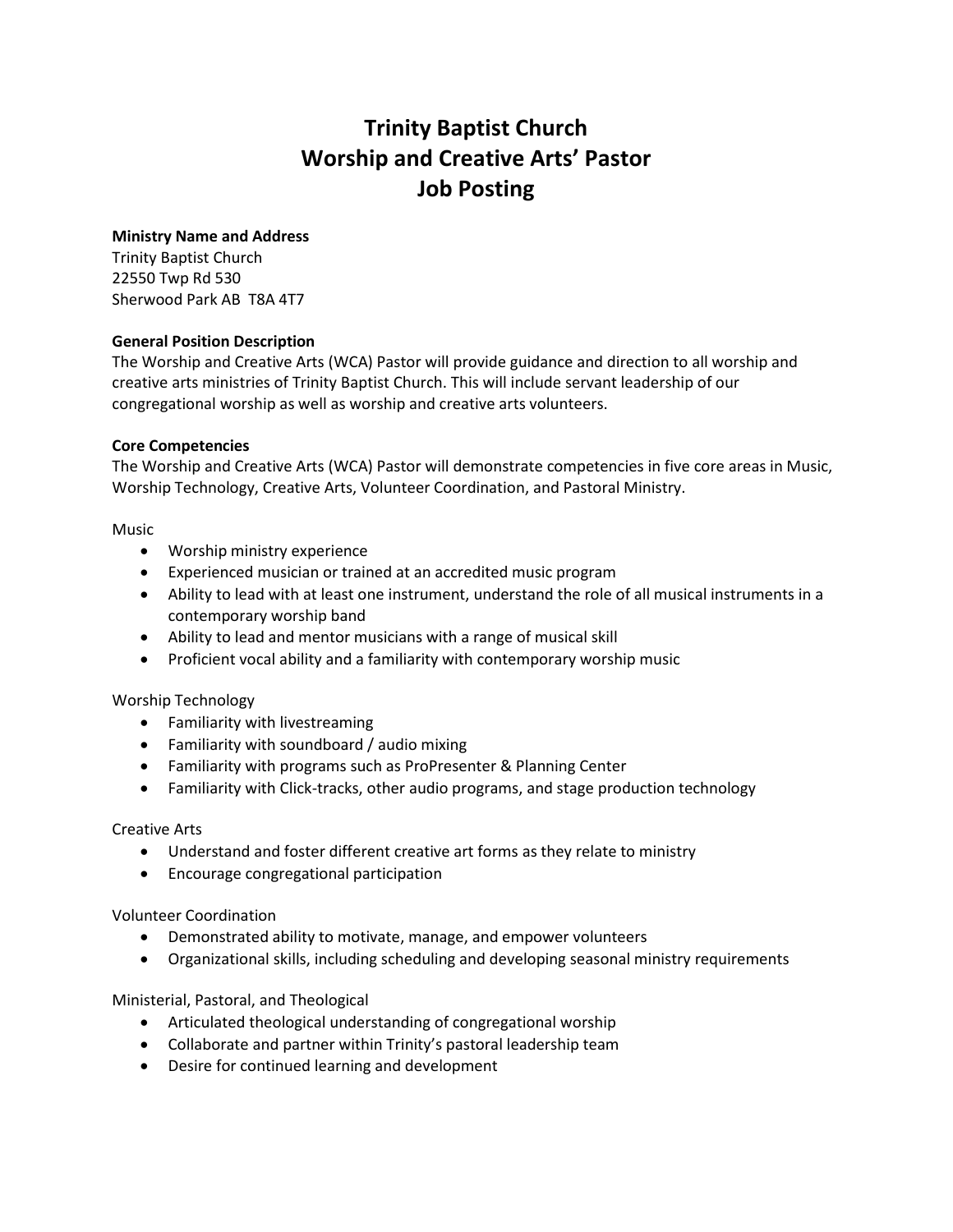## **Primary Responsibilities**

For People

- Pastoral care for volunteers and congregants
- Vital and committed faith in Jesus Christ in all aspects of life
- Recruit and coordinate volunteers for worship and creative arts
- Strong communicator and collaborator
- Self-initiating with healthy relational skills

For Programming

- Design worship experiences in collaboration with teaching emphasis
- Coordinate and curate worship song catalog
- Lead weekly rehearsals and Sunday worship services. It is expected that the WCA Pastor may foster and share leadership of various worship teams but must participate in as many worship teams as possible in order to maintain the overall direction of the worship ministry.
- Attend weekly staff meetings
- Collaborate in planning special events or programs
- Responsibilities may be adjusted as they relate to applicant's giftedness

For Projects and Facility

- Understanding of technology for worship
- Ensure ongoing maintenance of instruments and stage equipment
- Responsibilities around worship and creative arts budget development and management

### **Additional Qualifications**

- Alignment with Trinity Baptist Church's theological position, ministry direction, and culture
- Cooperate with ongoing ministries and other facility usage
- Committed to attaining membership at Trinity
- Capable of managing many roles and demands
- Ability to work in Canada

### **Would be Considered an Asset**

- Familiarity with a breadth of worship music styles
- Post-secondary education or significant ministry experience
- Discern and develop ways to utilize the arts as a connecting point to our neighbourhood

### **Compensation and Hours per Week**

- 0.75 FTE (30 hours per week)
- Education and experience will factor into placement on the compensation grid
- This is a salaried position that qualifies for benefits and pension

### **Application Process**

- We invite you to apply with cover letter, resume and Ministry Information Profile (MIP) to apply@tbcsherwoodpark.ca. The MIP can be downloaded from the website for the Canadian Baptists of Western Canada **[HERE](https://cbwc.ca/wp-content/uploads/2020/12/MIP-2020-1.pdf)**.
- More information about Trinity Baptist can be found at the sherwood park.ca.